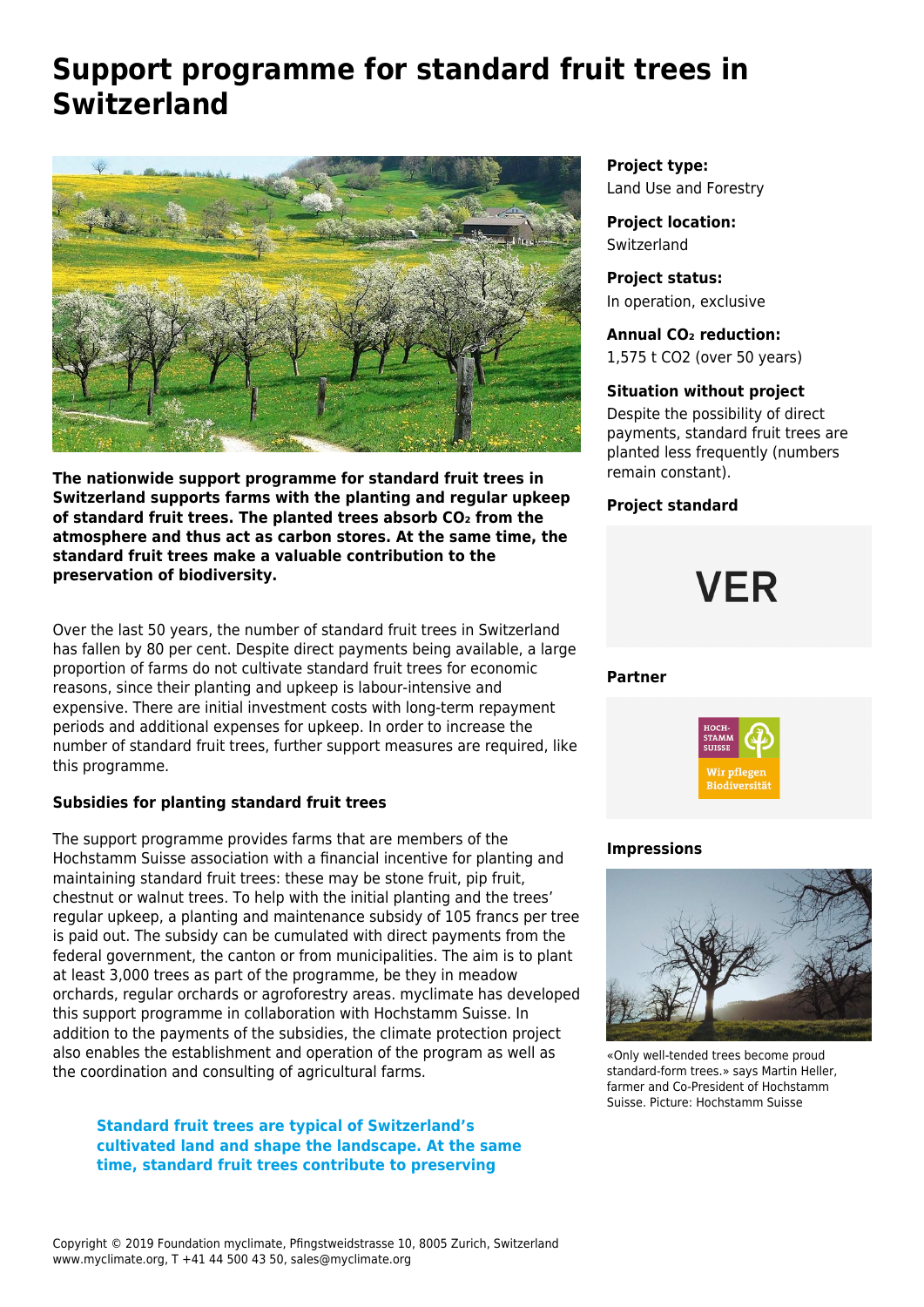#### **biodiversity and to climate protection.**

**Pierre Coulin, CEO of Hochstamm Suisse**

#### **Trees serve as carbon stores and promote biodiversity**

Trees absorb CO2 from the atmosphere by storing carbon through socalled biological carbon sequestration. The impact on the climate here is known as the sink effect. These kinds of natural or nature-based climate protection solutions are very important, alongside technological developments, in the fight against climate change. For this reason, the United Nations has declared the period from 2021 to 2030 to be the Decade on Ecosystem Restoration. Alongside their function as carbon stores, the standard fruit trees also protect fields from ground erosion and reduce discharge of nutrients and pesticides into groundwater and surface water. Standard fruit trees also provide valuable habitats for diverse species and contribute to the preservation and promotion of biodiversity.

**Cohesive and richly structured standard fruit trees with a varied understory are the habitat for highly endangered bird species such as the Little Owl.**

**Patrik Peyer, BirdLife Switzerland and Board Member at Hochstamm Suisse**



The highly endangered Little Owl benefits from standard fruit trees. Picture: Hochstamm Suisse



Standard-form fruit trees can live to be more than 100 years old and store CO<sub>2</sub> throughout their lives within their wood, foliage and in the soil. Picture: Hochstamm Suisse

# **Register now!**

Interested farms can check to see if they meet the acceptance criteria in the registration form and then complete the form and send it to Hochstamm Suisse.

Would you like to plant valuable-timber trees alongside standard fruit trees? Then you should also take a look at our [agroforestry support](https://www.myclimate.org/information/carbon-offset-projects/detail-carbon-offset-projects/switzerland-land-use-and-forestry-7919-003/) [programme](https://www.myclimate.org/information/carbon-offset-projects/detail-carbon-offset-projects/switzerland-land-use-and-forestry-7919-003/) for nature park, Miini region or organic farms with Coop products.

# **Contact**

[info@myclimate.org](mailto:info@myclimate.org)

This project contributes to 3 SDGs:



Sustainable management of arable land.